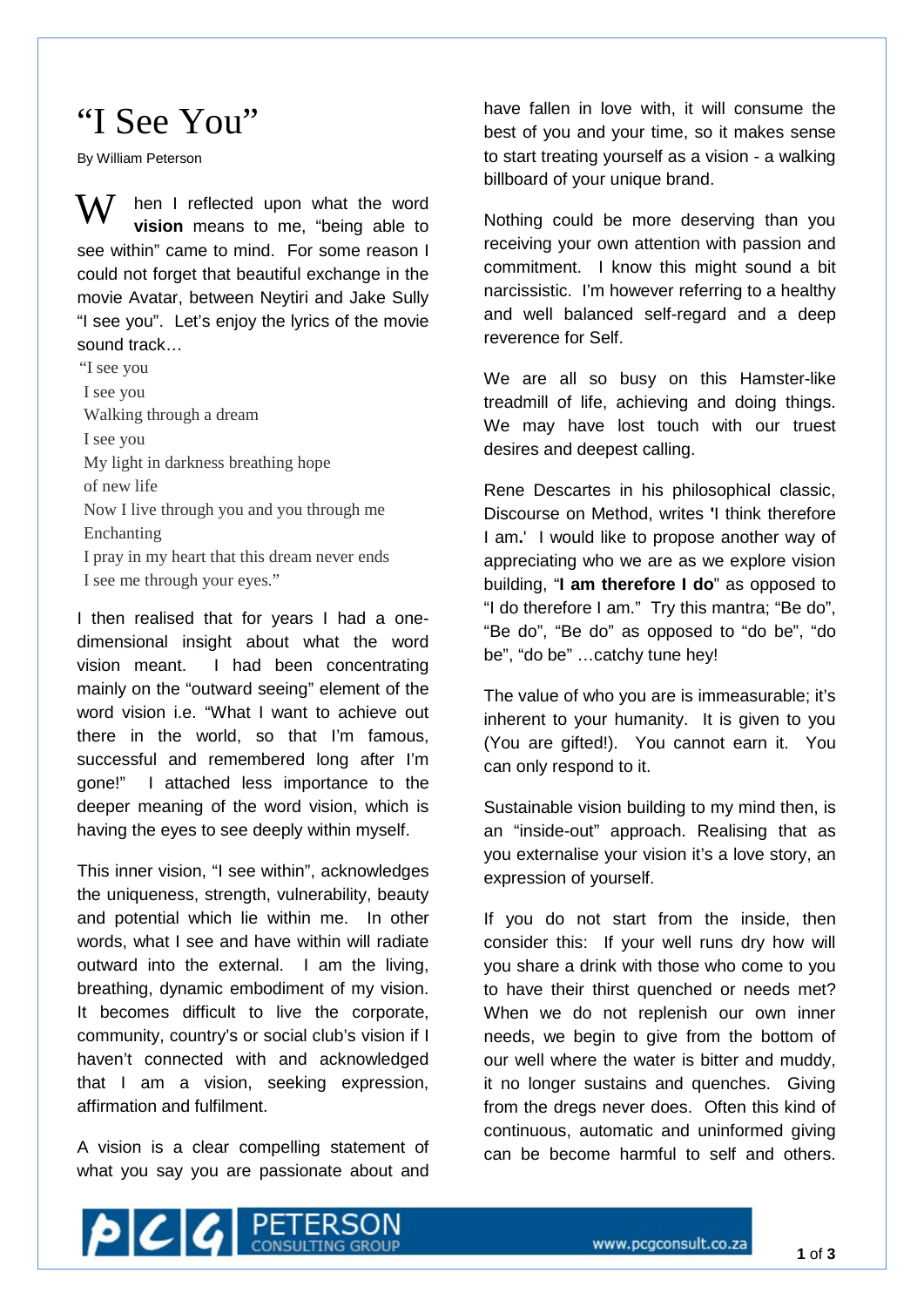We run the risk of giving in half-measures or the giving becomes painful obligations "I must, I should and I have to" instead of "I want to, I choose to."

If we are not cautious then this type of giving may reflect in the way we give in our personal relationships, careers, social interactions, etc. We ultimately become resentful, feel guilty or burnt out. Then the blame game begins, the Drama Triangle (Persecutor, Victim and Rescuer) dynamics so eloquently spoken of by Steve Karpman starts to kick in.

In today's modern world of unbridled, materialism, consumerism and ego worshipping the word vision is often narrowly defined. It is almost exclusively associated with how can I win, be the best, stockpile the most, be the fittest, fastest and survive, "the last one standing, king of the hill". The king at times can live a very lonely existence and the hill can be a very lonely place. This is a very limited understanding of the word vision.

I believe that when we live our vision from a place of seeing ourselves genuinely as the receptacle, we then realise that the vision acts like a carrier oil, delivering our unique sweet fragrance and our unique service offering to clients, customers, family, community etc. We become less obsessed to exclusively focus on the taking and conquering at all costs. There are innumerable examples in the business arena and elsewhere of unparalleled success when that vision genuinely sets out to serve as opposed to take.

For example, don't exclusively think about what you can get out of the customer, rather genuinely explore what the customer needs and how best you can serve to meet those needs. Vision living therefore becomes an act of completing as opposed to competing, one of sharing as opposed to one of taking. The competition and completion is with oneself.

It's a commitment to lifelong self-renewal and self-actualisation.

With our visions we stand in service of each other and our world. We enter the flow and stand in the connected expression and energy of Ubuntu: "This is the insight that persons depend on persons to be persons. Umuntu ngumuntu ngabantu." (Augustine Shutte, 2001)

Let us desire that others will say, like in Avatar **"I see you"** when they are impacted by our vision."

Now with this in mind allow me to guide you on how to create a vision. This approach is but one of many ways.

 $\mathbf{M}$  ental visualisation and practice can<br>help you get closer to where you want help you get closer to where you want to be in life, and it can prepare you for success! Victor Frankl, a psychiatrist and a Jew was imprisoned in the death camps of Nazi Germany, where he experienced things that were so offensive to our sense of decency that we shudder to even repeat them. One day, naked and alone in a small room, he began to become aware of what he later called "the last of the human freedoms". In the midst of his experience, Frankl would project himself into different circumstances, such as lecturing to his students after his release from the death camps. He would describe himself in the classroom, in his mind's eye, and give his students the lessons he was learning during his very torture. Through a series of such disciplines, using memory and imagination he exercised his small embryonic freedom until it grew larger and larger, and he had more freedom than his Nazi captors.

Research has revealed that [mental practices](http://www.ncbi.nlm.nih.gov/pubmed/14998709)  [are almost as effective as real physical](http://www.ncbi.nlm.nih.gov/pubmed/14998709)  [exercise, and that doing both is more](http://www.ncbi.nlm.nih.gov/pubmed/14998709)  [effective.](http://www.ncbi.nlm.nih.gov/pubmed/14998709) Many athletes use the visualisation